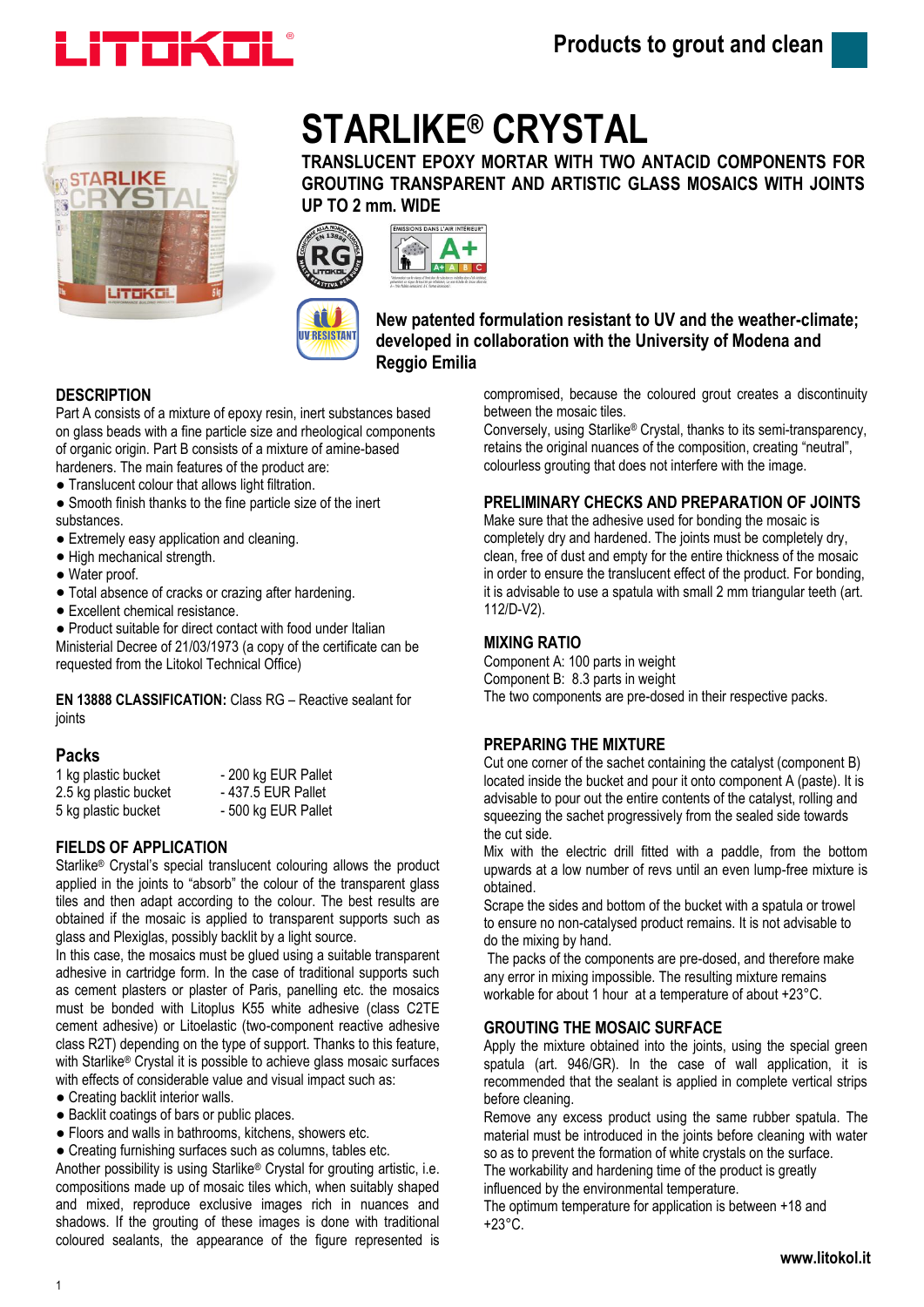



Under these conditions, the product appears like a soft, easily workable mortar, with a workability time of approximately 1 hour. It will be possible to walk on it after 24 hours.

At a temperature of +15°C, it will take three days before it can be walked on. At temperatures of between +8 and +12°C, the product proves to be more consistent and harder to apply.

The hardening time is also greatly lengthened. It is advisable not to add water or solvents to improve the workability. At high

temperatures, it is advisable to distribute the product as quickly as possible onto the surface, so as not to further shorten the workability time following the reaction heat present in the pack.

#### **CLEANING AND FINISHING**

Cleaning and finishing the grouting should be done while the product is still fresh, and in all cases as quickly as possible, taking care not to empty the joints and without leaving product marks on the surface of the mosaics.

Carry out initial cleaning using a spatula with damp white felt (art. 109/G), using a lesser amount of water and making circular movements both clockwise and anti-clockwise, in order to seal the sides of the mosaic tiles perfects and to remove any excess sealant from the surface. During this phase it is important to avoid water stagnation by promptly intervening with a tightly squeezed rigid sweepex sponge (art. 128/G). This second cleaning is indispensible in order to obtain a smooth, closed surface, completely removing the product from surface of the mosaic, without emptying the joints and drying any excess water.

During this phase, prevent the water from entering the joints that are still empty, interrupting the cleaning process a few centimetres before the empty joints.

If holes or imperfections are noted, it is recommended to promptly restore these when the surface has dried and the product has hardened.

When the felt and sponge are impregnated with resin and can no longer be cleaned, they must be replaced.

Stains or residues of transparent product can be removed after 24 hours or at any rate after grout hardening (the time of hardening depends greatly on the environmental temperature), using the specific cleaners LITONET (for floors) and LITONET GEL (for walls).

Read the relative technical data sheet for correct use.

#### **USING LITONET AND LITONET GEL TO REMOVE MARKS**

Spread LITONET or LITONET GEL onto the surface to be cleaned with the help of the white felt (art. 109/G). Leave on for 15-30 minutes.

Then intervene with the white felt, rubbing the surface. Rinse with clean water and dry immediately with a clean, dry cloth. Do not wait for the rinse water to evaporate as marks would form again on the mosaic surface.

#### **WARNINGS**

• The product can only be applied for grouting transparent or artistic glass mosaics with joints not exceeding 2 mm.

• Apply the product at temperatures between +12 °C and +30 °C. Do not apply if there are low temperatures or high humidity so as to prevent the formation of surface carbonation which could affect the uniformity of the colour.

• Prevent the water from entering the joints that are still empty while cleaning, interrupting the cleaning process a few centimeters before the empty joints.

• The material must be introduced in the joints before cleaning with water. If holes or imperfections are noted, these should be promptly restored once the surface has dried and the product has hardened.

• Avoid rising adhesive in the thickness of the joint as this interferes with the end colour. Even discontinuity in the application of the adhesive can be noted when the grouting is completed.

• Make sure that the equipment used and the mosaic that is to be sealed are cleaned. Any colour interference is noted since it is a translucent product.

• Remove any excess product promptly from the surface of the mosaics as, once hardening has taken place, the product can no longer be removed unless mechanically, with serious risks for the final result of the work.

- Mix the two components (A+B) correctly.
- Change the water frequently.
- Change the felt and sponge when saturated with product.

• Do not wait more than 72 hours for the final cleaning with Litonet or Litonet gel.

• Do not walk on the newly grouted surface, in order to avoid damaging the flooring with resin residues.

• Do not cover the newly grouted surface with cloths or other material so as to prevent the formation of condensation that would lead to surface carbonation on the product, altering the uniformity of the colour. Wait at least 24-48 hours depending on the temperature before protecting the surface.

• The product cannot be used for grouting tanks containing aggressive substances permitted for intermittent contact only (see chemical resistance chart shown in the technical data sheet). • Do not mix the product with water or solvents.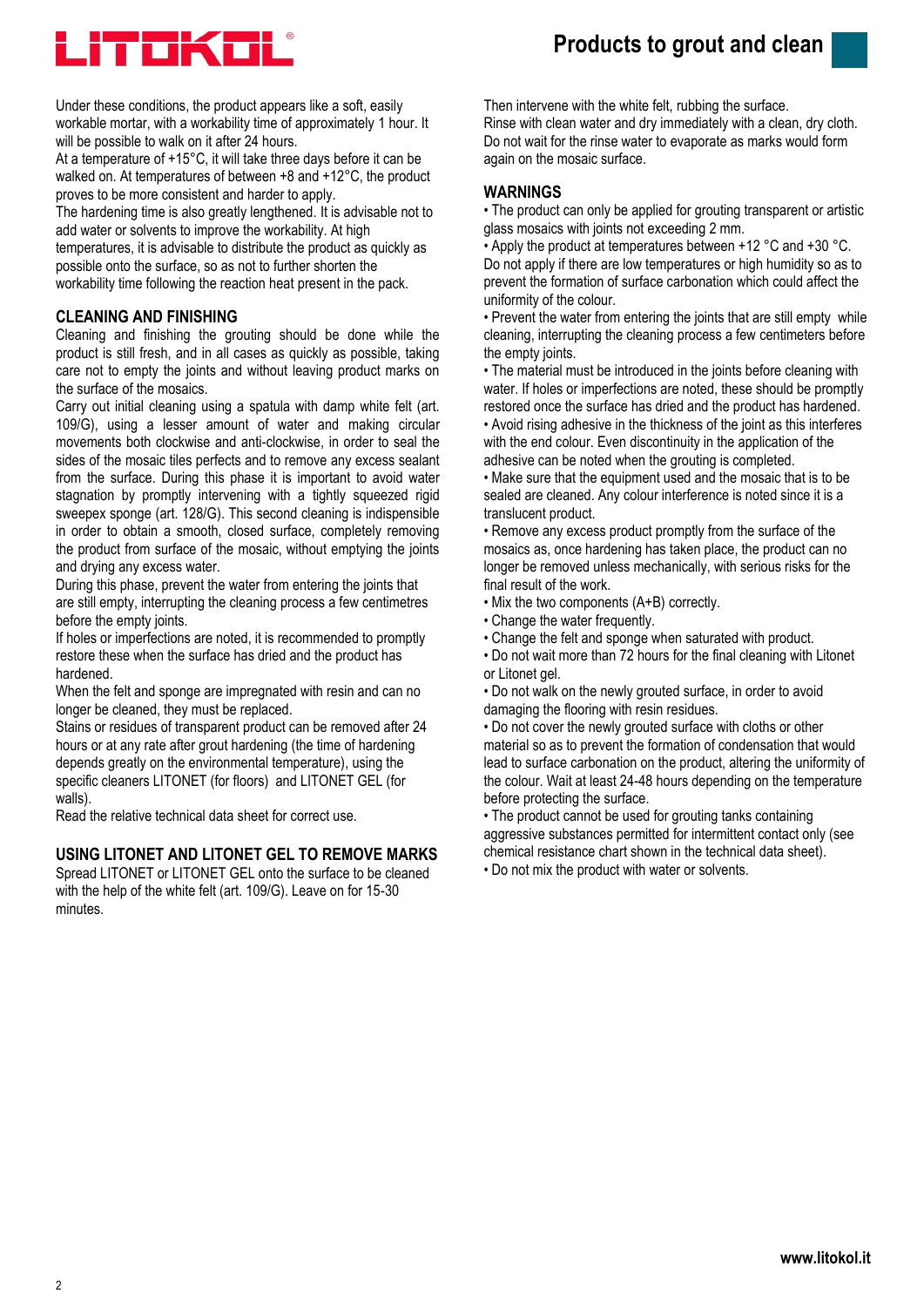

#### **IDENTIFICATION DATA**

| <b>Component A: translucent paste</b><br><b>Component B: thick liquid</b> |  |
|---------------------------------------------------------------------------|--|
| Crystal C.350                                                             |  |
| 3506 91 00                                                                |  |
| 24 months in the original packs in a dry place                            |  |
|                                                                           |  |

## **APPLICATION DATA**

| Recommended adhesives for laying mosaics | Cement foundations, plaster of Paris base, old tiles: Litoplus K55<br>Wood, metal, fibreglass-reinforced plastic panelling: Litoelastic<br>Plexiglass:<br>Glass: | Primer 1217 + OTTOCOL M501 transparent<br>OTTOCOL M501 transparent |  |  |  |
|------------------------------------------|------------------------------------------------------------------------------------------------------------------------------------------------------------------|--------------------------------------------------------------------|--|--|--|
| Recommended spatula                      | Spatula with small 2 mm triangular teeth (art. 112/D - V2)                                                                                                       |                                                                    |  |  |  |
| Waiting time for grouting                | 24 hours                                                                                                                                                         |                                                                    |  |  |  |
| Mixing ratio                             | <b>Component A: 100 parts in weight</b><br><b>Component B:</b> 8.3 parts in weight<br>The two components are pre-dosed in their respective packs                 |                                                                    |  |  |  |
| <b>Consistency of the mixture</b>        | Doughy                                                                                                                                                           |                                                                    |  |  |  |
| Specific weight of the mixture           | 1.55 kg/l                                                                                                                                                        |                                                                    |  |  |  |
| Useable time of the mixture              | About 1 hour at $T = +23^{\circ}C$                                                                                                                               |                                                                    |  |  |  |
| <b>Application temperatures</b>          | Admissible: from +12°C to +30°C - Recommended: from +18 to +23°C                                                                                                 |                                                                    |  |  |  |
| Can be walked on                         | 24 hours at T=+23°C                                                                                                                                              |                                                                    |  |  |  |
| <b>Working time</b>                      | 5 days at $T = +23^{\circ}C$                                                                                                                                     |                                                                    |  |  |  |
| Width of the joints                      | Up to 2 mm                                                                                                                                                       |                                                                    |  |  |  |

#### **PERFORMANCE**

| Abrasion resistance (EN 12808-2)                                                           | $\leq 250$ mm <sup>3</sup>               |
|--------------------------------------------------------------------------------------------|------------------------------------------|
| Mechanical resistance to bending after 28 days in standard condition (EN 12808-3)          | $\geq$ 30 N/mm <sup>2</sup>              |
| Mechanical resistance to compression after 28 days in standard conditions (EN<br>$12808-3$ | $\geq$ 45 N/mm <sup>2</sup>              |
| <b>Shrinkage (EN 12808-4)</b>                                                              | $\leq 1.5$ mm/m                          |
| Water absorption after 4 hour (EN 12808-5)                                                 | ≤ 0.1 q                                  |
| <b>Operating temperatures</b>                                                              | From $-20^{\circ}$ C to $+100^{\circ}$ C |

#### **CONSUMPTION**

1 kg/m² for mosaics 20x20 mm thickness 3 mm (joint = 2 mm) 2 kg/m² for mosaics 10x10 mm thickness 3 mm (joint = 2 mm)

#### **SAFETY INFORMATION**

Consult the Material Safety Data Sheet, available on request.

PRODUCT FOR PROFESSIONAL USE.

# **SPECIFICATIONS**

The decorative grouting of the joints between glass mosaics, generally applied to the floor or wall indoors or outdoors must be applied with translucent two-component acid resistant epoxy mortar such as Starlike® Crystal of Litokol Spa. The grouting will be smooth and compact, with no cracks, non-absorbent, uniform in colour, UV resistant and weatherproof.